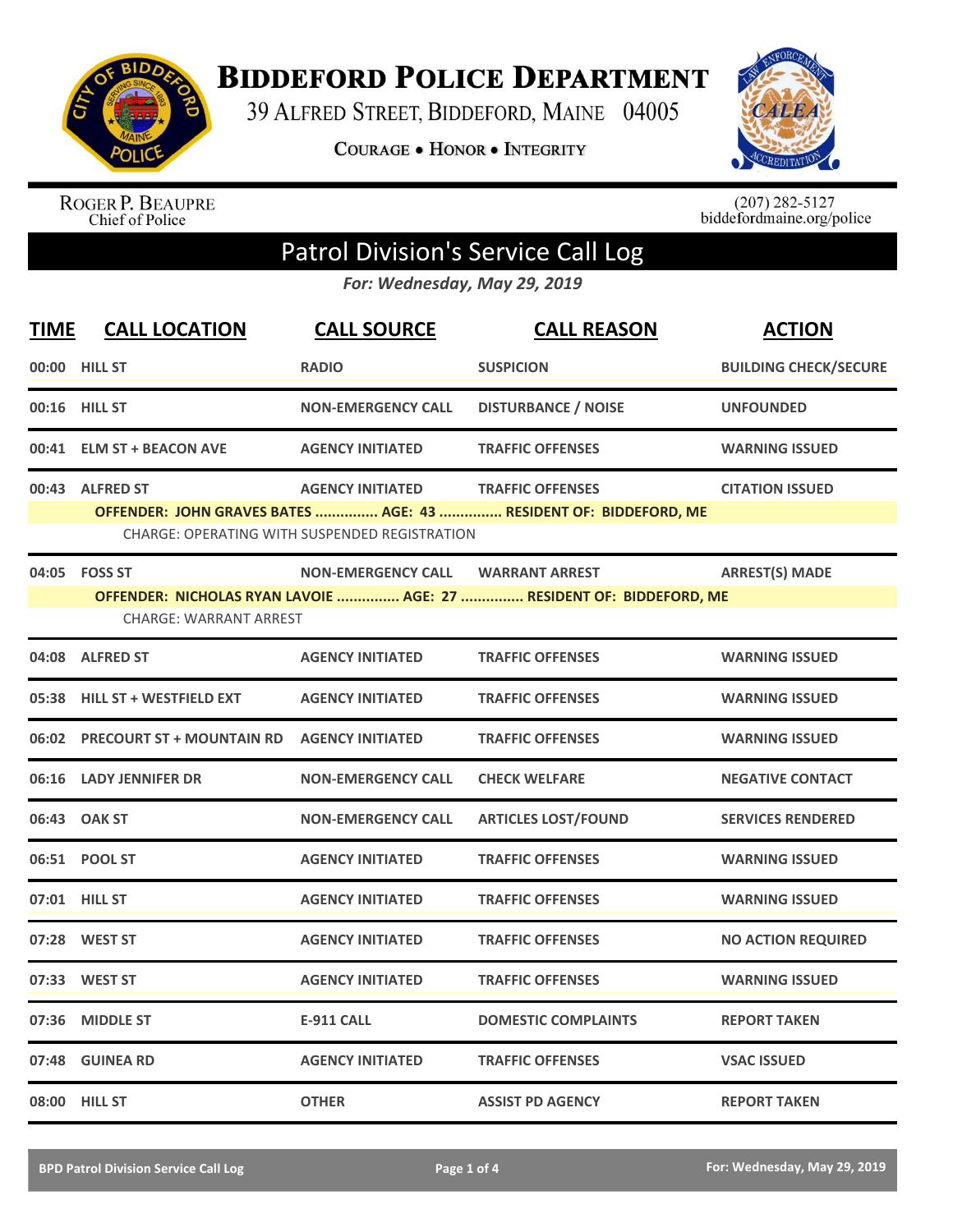| <b>TIME</b> | <b>CALL LOCATION</b>         | <b>CALL SOURCE</b>        | <b>CALL REASON</b>            | <b>ACTION</b>                |
|-------------|------------------------------|---------------------------|-------------------------------|------------------------------|
|             | 08:06 GUINEA RD              | <b>AGENCY INITIATED</b>   | <b>TRAFFIC OFFENSES</b>       | <b>VSAC ISSUED</b>           |
|             | 08:22 PIERSONS LN            | <b>AGENCY INITIATED</b>   | <b>ANIMAL COMPLAINT</b>       | <b>SERVICES RENDERED</b>     |
|             | 08:25 WEST ST                | <b>AGENCY INITIATED</b>   | <b>TRAFFIC OFFENSES</b>       | <b>VSAC ISSUED</b>           |
|             | 08:29 ALFRED ST              | <b>NON-EMERGENCY CALL</b> | <b>ARTICLES LOST/FOUND</b>    | <b>REPORT TAKEN</b>          |
|             | 08:44 POOL ST                | <b>AGENCY INITIATED</b>   | <b>TRAFFIC OFFENSES</b>       | <b>WARNING ISSUED</b>        |
|             | 08:52 ELM ST                 | <b>NON-EMERGENCY CALL</b> | <b>SUSPICION</b>              | <b>SERVICES RENDERED</b>     |
|             | 08:58 BLANDINGS WAY          | <b>AGENCY INITIATED</b>   | <b>TRAFFIC OFFENSES</b>       | <b>WARNING ISSUED</b>        |
|             | 09:39 ALFRED ST              | <b>NON-EMERGENCY CALL</b> | <b>MENTAL ILLNESS CASES</b>   | <b>SERVICES RENDERED</b>     |
| 10:04       | <b>MASON ST</b>              | <b>NON-EMERGENCY CALL</b> | <b>ANIMAL COMPLAINT</b>       | <b>REPORT TAKEN</b>          |
|             | 10:32 ALFRED ST              | <b>WALK-IN AT STATION</b> | <b>COURT ORDERED CHECK IN</b> | <b>SERVICES RENDERED</b>     |
|             | 11:56 BACON ST               | <b>AGENCY INITIATED</b>   | <b>CRUISER ACCIDENT</b>       | <b>STATE FORM TAKEN</b>      |
|             | <b>11:56 MAIN ST</b>         | <b>NON-EMERGENCY CALL</b> | <b>PARKING COMPLAINT</b>      | <b>SERVICES RENDERED</b>     |
|             | 12:56 ALFRED ST              | <b>AGENCY INITIATED</b>   | <b>TRAFFIC OFFENSES</b>       | <b>SERVICES RENDERED</b>     |
| 13:03       | <b>ALFRED ST</b>             | <b>AGENCY INITIATED</b>   | <b>THEFT</b>                  | <b>NO ACTION REQUIRED</b>    |
|             | 13:12 PIERSONS LN            | <b>AGENCY INITIATED</b>   | <b>ANIMAL COMPLAINT</b>       | <b>SERVICES RENDERED</b>     |
|             | 13:14 ALFRED ST              | <b>WALK-IN AT STATION</b> | <b>COURT ORDERED CHECK IN</b> | <b>SERVICES RENDERED</b>     |
|             | 13:20 ALFRED ST              | <b>WALK-IN AT STATION</b> | <b>COURT ORDERED CHECK IN</b> | <b>SERVICES RENDERED</b>     |
|             | 13:51 ALFRED ST              | <b>WALK-IN AT STATION</b> | <b>ARTICLES LOST/FOUND</b>    | <b>SERVICES RENDERED</b>     |
|             | 13:56 POOL ST                | <b>AGENCY INITIATED</b>   | <b>TRAFFIC OFFENSES</b>       | <b>WARNING ISSUED</b>        |
|             | 14:00 POMERLEAU ST           | <b>RADIO</b>              | <b>PARKING COMPLAINT</b>      | <b>SERVICES RENDERED</b>     |
|             | 14:06 POOL ST + COLUMBUS WAY | <b>AGENCY INITIATED</b>   | <b>ALL OTHER</b>              | <b>REFERRED OTHER AGENCY</b> |
|             | 14:12 CLIFFORD ST            | <b>AGENCY INITIATED</b>   | <b>TRAFFIC OFFENSES</b>       | <b>WARNING ISSUED</b>        |
|             | 14:12 POMERLEAU ST           | <b>AGENCY INITIATED</b>   | <b>TRAFFIC OFFENSES</b>       | <b>WARNING ISSUED</b>        |
|             | 14:25 ELM ST                 | <b>E-911 CALL</b>         | <b>CIVIL COMPLAINT</b>        | <b>SERVICES RENDERED</b>     |
|             | 14:32 PROSPECT ST            | <b>AGENCY INITIATED</b>   | <b>TRAFFIC OFFENSES</b>       | <b>VSAC ISSUED</b>           |
|             | 14:36 BOULDER WAY            | <b>NON-EMERGENCY CALL</b> | <b>ASSIST PD AGENCY</b>       | <b>REPORT TAKEN</b>          |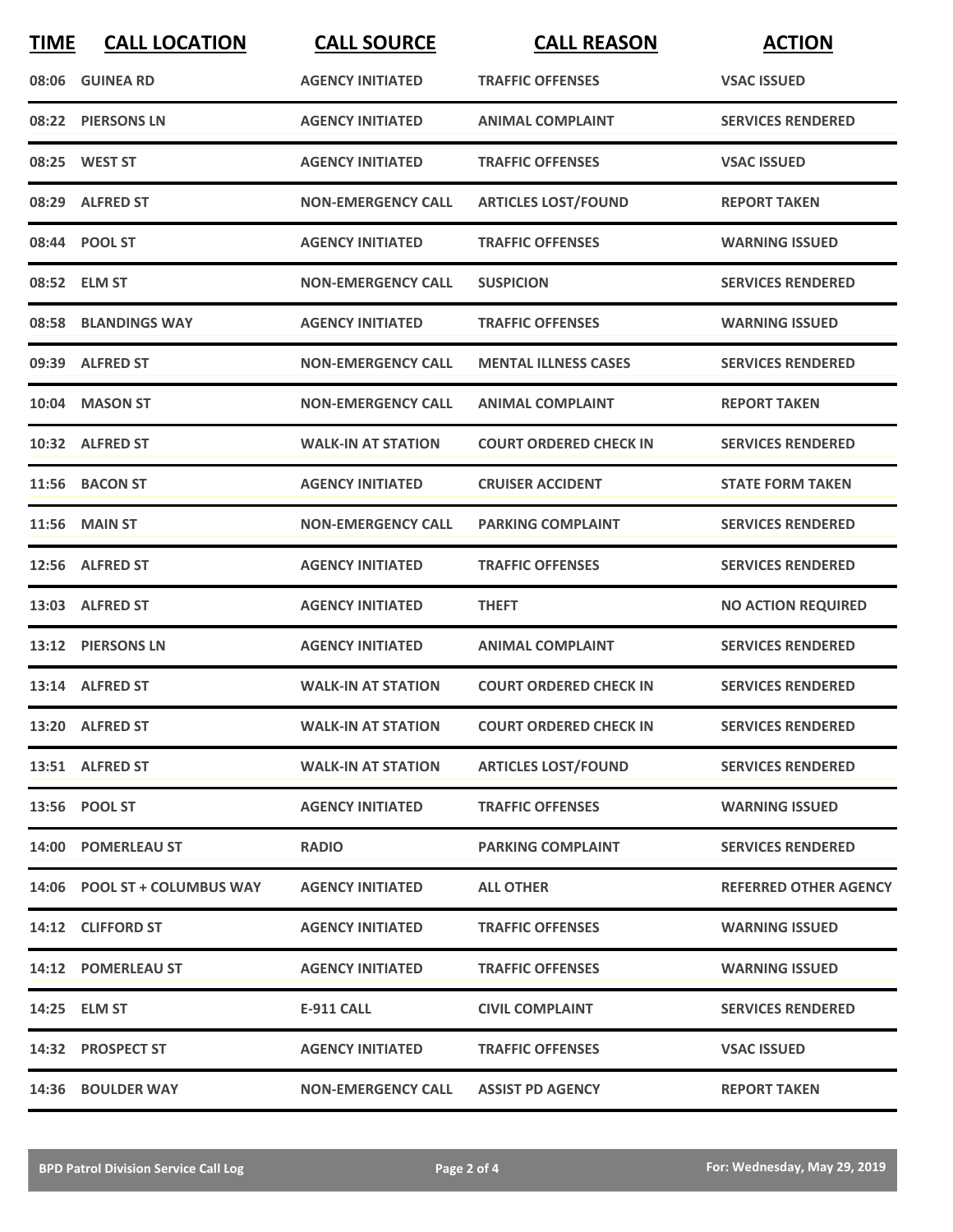| <b>TIME</b> | <b>CALL LOCATION</b>             | <b>CALL SOURCE</b>        | <b>CALL REASON</b>                  | <b>ACTION</b>                |
|-------------|----------------------------------|---------------------------|-------------------------------------|------------------------------|
|             | 14:48 ALFRED ST                  | <b>NON-EMERGENCY CALL</b> | <b>COURT ORDERED CHECK IN</b>       | <b>SERVICES RENDERED</b>     |
|             | 14:52 BROOK ST                   | <b>NON-EMERGENCY CALL</b> | <b>SUSPICION</b>                    | <b>NO ACTION REQUIRED</b>    |
|             | 15:02 ALFRED ST                  | <b>WALK-IN AT STATION</b> | <b>SUSPICION</b>                    | <b>REFERRED OTHER AGENCY</b> |
|             | 15:18 ALFRED ST                  | <b>NON-EMERGENCY CALL</b> | <b>LIQUOR COMPLIANCE INSPECTION</b> | <b>REPORT TAKEN</b>          |
|             | 15:51 ALFRED ST + BIDDEFORD GATE | <b>AGENCY INITIATED</b>   | <b>DISABLED VEHICLE</b>             | <b>SERVICES RENDERED</b>     |
|             | 15:59 ALFRED ST                  | <b>WALK-IN AT STATION</b> | <b>COURT ORDERED CHECK IN</b>       | <b>NO VIOLATION</b>          |
|             | 16:02 ALFRED ST + ELM ST         | <b>AGENCY INITIATED</b>   | <b>TRAFFIC OFFENSES</b>             | <b>VSAC ISSUED</b>           |
|             | 16:21 ALFRED ST                  | <b>NON-EMERGENCY CALL</b> | <b>ASSAULT</b>                      | <b>REPORT TAKEN</b>          |
|             | 16:29 ALFRED ST                  | <b>E-911 CALL</b>         | 911 MISUSE                          | <b>NO ACTION REQUIRED</b>    |
|             | 16:31 ALFRED ST                  | <b>NON-EMERGENCY CALL</b> | <b>DRUG</b>                         | <b>GONE ON ARRIVAL</b>       |
|             | 16:33 ELM ST + GOOCH ST          | <b>AGENCY INITIATED</b>   | <b>TRAFFIC OFFENSES</b>             | <b>VSAC ISSUED</b>           |
|             | 16:53 CHAPEL ST                  | <b>NON-EMERGENCY CALL</b> | <b>DOMESTIC COMPLAINTS</b>          | <b>SERVICES RENDERED</b>     |
|             | 17:06 SOUTH ST                   | <b>E-911 CALL</b>         | 911 MISUSE                          | <b>NEGATIVE CONTACT</b>      |
| 17:09       | <b>ALFRED ST</b>                 | <b>AGENCY INITIATED</b>   | <b>TRAFFIC OFFENSES</b>             | <b>VSAC ISSUED</b>           |
|             | 17:16 PIKE ST + WATER ST         | <b>NON-EMERGENCY CALL</b> | <b>JUVENILE OFFENSES</b>            | <b>GONE ON ARRIVAL</b>       |
|             | 17:22 ALFRED ST                  | <b>AGENCY INITIATED</b>   | <b>TRAFFIC OFFENSES</b>             | <b>WARNING ISSUED</b>        |
|             | 17:23 SOUTH ST                   | <b>AGENCY INITIATED</b>   | <b>TRAFFIC OFFENSES</b>             | <b>WARNING ISSUED</b>        |
|             | 17:40 GODBOUT WAY                | <b>E-911 CALL</b>         | 911 MISUSE                          | <b>NEGATIVE CONTACT</b>      |
|             | 18:16 LINCOLN ST                 | E-911 CALL                | 911 MISUSE                          | <b>NO ACTION REQUIRED</b>    |
|             | 18:24 WENTWORTH ST               | <b>NON-EMERGENCY CALL</b> | <b>CHECK WELFARE</b>                | <b>SERVICES RENDERED</b>     |
|             | 18:38 ORCHARD ST                 | <b>E-911 CALL</b>         | 911 MISUSE                          | <b>WARNING ISSUED</b>        |
|             | 18:48 PRECOURT ST + MORIN ST     | <b>AGENCY INITIATED</b>   | <b>TRAFFIC OFFENSES</b>             | <b>WARNING ISSUED</b>        |
|             | 18:49 ALFRED ST + SHOPS WAY      | <b>AGENCY INITIATED</b>   | <b>TRAFFIC OFFENSES</b>             | <b>WARNING ISSUED</b>        |
|             | 19:03 ALFRED ST                  | <b>WALK-IN AT STATION</b> | <b>COURT ORDERED CHECK IN</b>       | <b>NO VIOLATION</b>          |
|             | 19:22 RIVERVIEW DR               | <b>AGENCY INITIATED</b>   | <b>PAPERWORK</b>                    | <b>PAPERWORK SERVED</b>      |
|             | 19:30 CENTER ST                  | <b>NON-EMERGENCY CALL</b> | <b>ALL OTHER</b>                    | <b>SERVICES RENDERED</b>     |